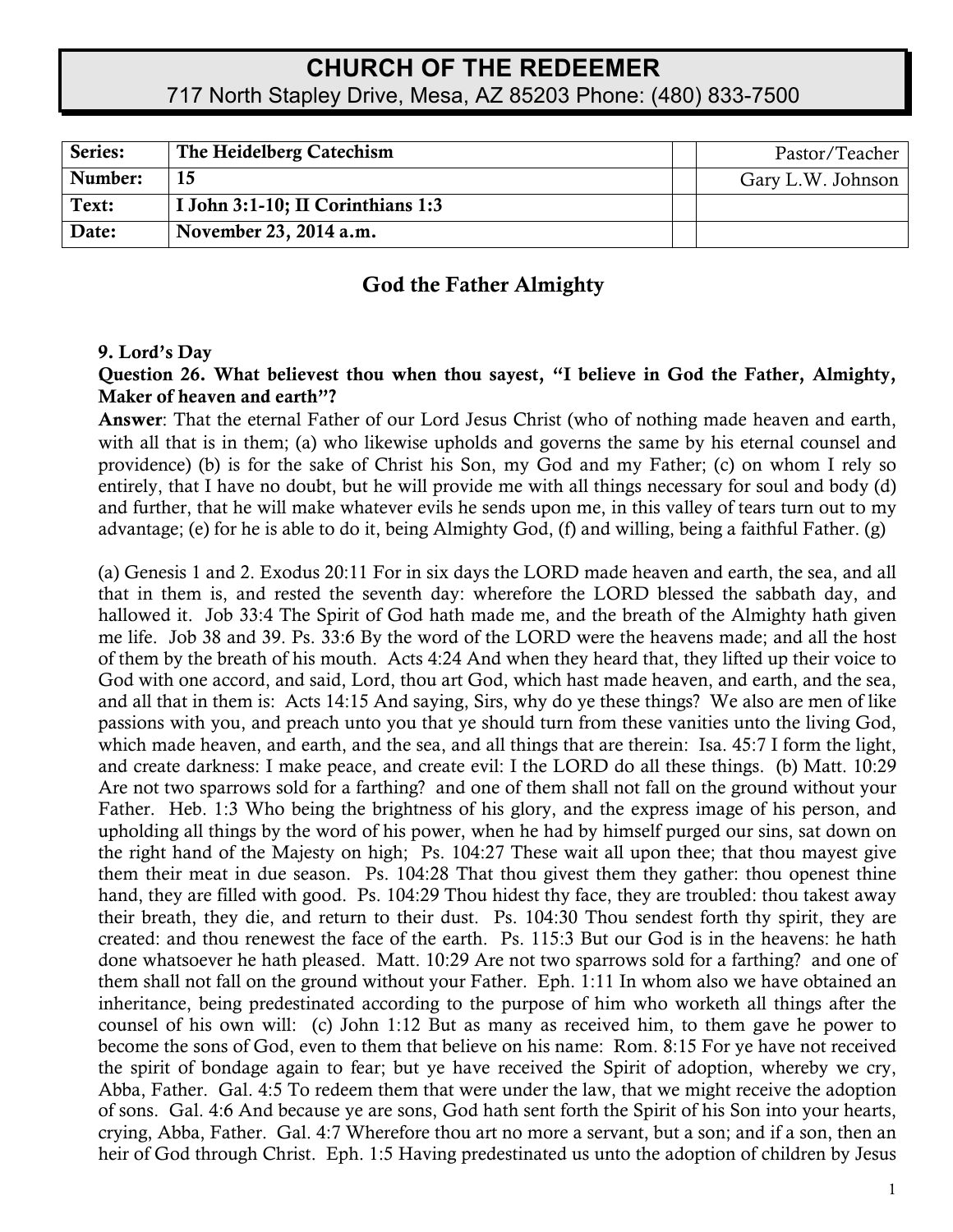Christ to himself, according to the good pleasure of his will, (d) Ps. 55:23 But thou, O God, shalt bring them down into the pit of destruction: bloody and deceitful men shall not live out half their days; but I will trust in thee. Matt. 6:25 Therefore I say unto you, Take no thought for your life, what ye shall eat, or what ye shall drink; nor yet for your body, what ye shall put on. Is not the life more than meat, and the body than raiment? Matt. 6:26 Behold the fowls of the air: for they sow not, neither do they reap, nor gather into barns; yet your heavenly Father feedeth them. Are ye not much better than they? Luke 12:22 And he said unto his disciples, Therefore I say unto you, Take no thought for your life, what ye shall eat; neither for the body, what ye shall put on. (e) Rom. 8:28 And we know that all things work together for good to them that love God, to them who are the called according to his purpose. (f) Rom. 10:12 For there is no difference between the Jew and the Greek: for the same Lord over all is rich unto all that call upon him. Luke 12:22 And he said unto his disciples, Therefore I say unto you, Take no thought for your life, what ye shall eat; neither for the body, what ye shall put on. Rom. 8:23 And not only they, but ourselves also, which have the firstfruits of the Spirit, even we ourselves groan within ourselves, waiting for the adoption, to wit, the redemption of our body. Isa. 46:4 And even to your old age I am he; and even to hoar hairs will I carry you: I have made, and I will bear; even I will carry, and will deliver you. Rom. 10:12 For there is no difference between the Jew and the Greek: for the same Lord over all is rich unto all that call upon him. (g) Matt. 6:25 Therefore I say unto you, Take no thought for your life, what ye shall eat, or what ye shall drink; nor yet for your body, what ye shall put on. Is not the life more than meat, and the body than raiment? Matt. 6:26 Behold the fowls of the air: for they sow not, neither do they reap, nor gather into barns; yet your heavenly Father feedeth them. Are ye not much better than they? Matt. 6:27 Which of you by taking thought can add one cubit unto his stature? Matt. 6:28 And why take ye thought for raiment? Consider the lilies of the field, how they grow; they toil not, neither do they spin: Matt. 6:29 And yet I say unto you, That even Solomon in all his glory was not arrayed like one of these. Matt. 6:30 Wherefore, if God so clothe the grass of the field, which to day is, and to morrow is cast into the oven, shall he not much more clothe you, O ye of little faith? Matt. 6:31 Therefore take no thought, saying, What shall we eat? or, What shall we drink? or, Wherewithal shall we be clothed? Matt. 6:32 (For after all these things do the Gentiles seek) for your heavenly Father knoweth that ye have need of all these things. Matt. 6:33 But seek ye first the kingdom of God, and his righteousness; and all these things shall be added unto you. Matt. 6:34 Take therefore no thought for the morrow: for the morrow shall take thought for the things of itself. Sufficient unto the day is the evil thereof. Matt. 7:9 Or what man is there of you, whom if his son ask bread, will he give him a stone? Matt. 7:10 Or if he ask a fish, will he give him a serpent? Matt. 7:11 If ye then, being evil, know how to give good gifts unto your children, how much more shall your Father which is in heaven give good things to them that ask him?

Fatherhood is under attack, and not just in our social and cultural context, but especially in its theological dimension. Over the last couple of decades we have, as a society, been assaulted by the pervasive influence of feminism, and the ecclesiastical landscape has been drastically altered. One particular form of feminism aggressively seeks to eradicate any and all forms of maleness from the Bible's understanding of God.<sup>1</sup> On the social and cultural front, the concept of the father figure is equally confused and convoluted. Sigmund Freud, the guiding light to so much of modern psychology, has foisted on the Western world the Oedipus theory of the father figure.<sup>2</sup> Regrettably, many evangelicals have succumbed to the influence of radical feminism and the distorted theories of Freud.<sup>3</sup> You have probably heard from wellmeaning Christians the often-made remark, "You can't really appreciate God as Father if you had a poor relationship with your human father."4 What does Scripture mean when it refers to God the Father? In what sense can we call God our Father? Why does the Apostles' Creed refer to God as "the Father Almighty, maker of heaven and earth"?

I. THE FATHERHOOD OF GOD The fatherhood of God is spoken of in Scripture in a threefold sense.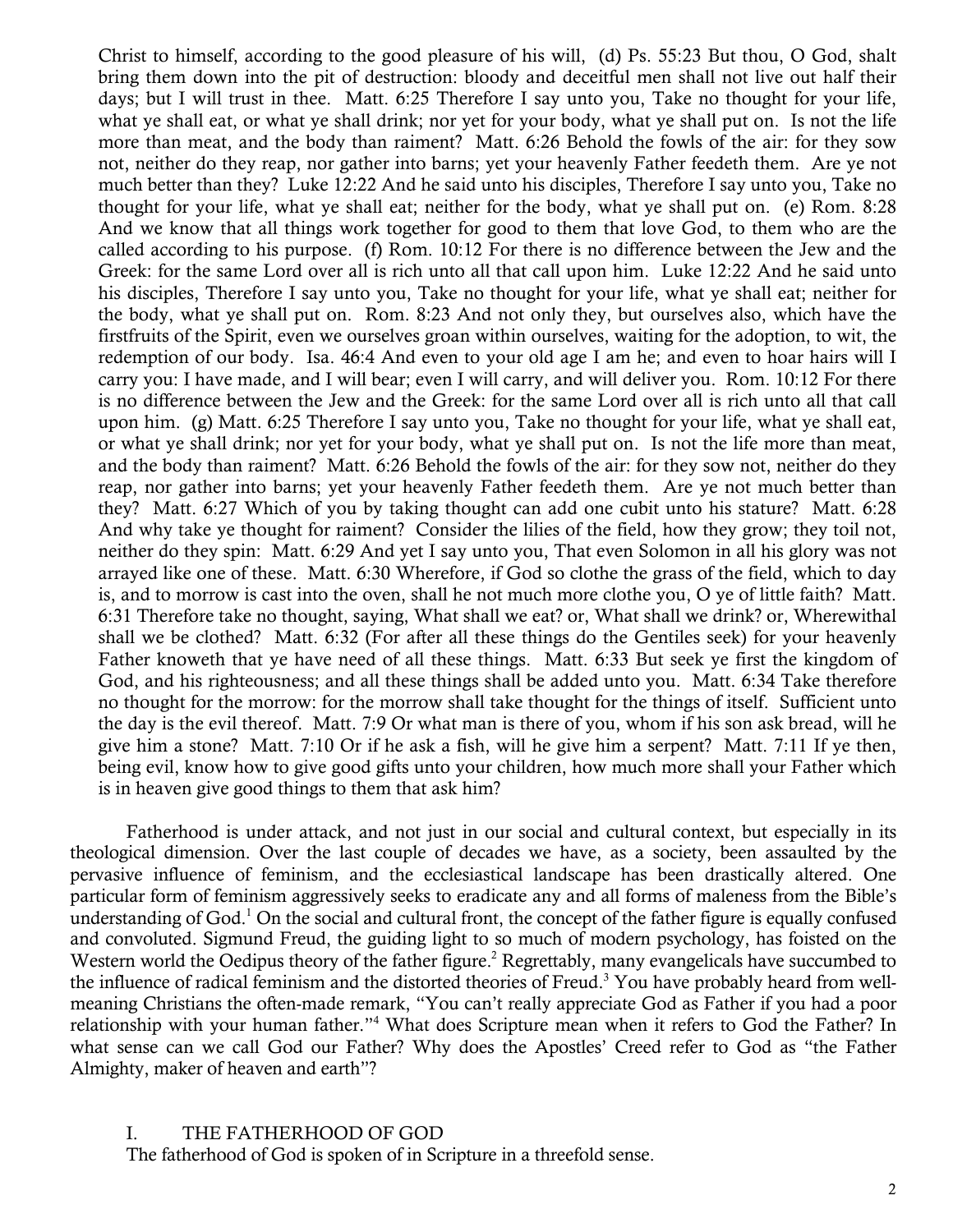A. The Fatherhood of God with Relation to the Son. (I Corinthians 8:6; I John 1:3) There are many passages in the New Testament where the titles "the Son" and "the Father" appear in juxtaposition. In the Gospel records, we find Jesus using the term "Father" in a unique way (Matthew 11:27; Mark 12:6; 13:32; 14:41; Luke 2:44; 10:22; John 3:35; 5:20; 10:15; 14:9). Jesus called God *His own Father* (John 5:17-18). This means, as John Murray has noted, "That no other but the Father stood in this relation to Jesus the Son. Paul says *His own Son* (Romans 8:32), and this means that no other stands in this relation to the Father. God the Father has many sons by adoption, and He will bring them all to glory. They are heirs of God and joint-heirs with Christ. But divine revelation permits no confusion to exist between the sonship of the only begotten and that of the adopted. No other but the eternal Son is the Father's *own* Son. Here is an ineffable and incomparable sonship (cf. John 1:14, 18; 3:16; I John 4:9)."5

B. The Fatherhood of God as the Creator. (Malachi 2:10; James 1:17) God is the Father of all things by creation (Isaiah 64:8 and especially Acts 17:24-28). "There is," wrote the Puritan William Bates, "an indelible character of dignity engraven in the reasonable nature by the hand of God. But since man turned rebel to his Creator and Father, this endearing, obliging relation aggravates his rebellion, but gives him no interest in the paternal love of God, of which he has made a deadly forfeiture."<sup>6</sup>

C. The Fatherhood of God with Relation to Believers in Christ. God is not, in the *redemptive* sense, the Father of all men, but only of believers. On the contrary, we are by *nature* not children of light, but of wrath (Ephesians 2:3). "When a penitent sinner trusts in the expiatory sacrifice of Jesus Christ, then the triune God becomes his Father in the high and endearing signification of the term, and the man becomes a child of God in the same signification."<sup>7</sup> (cf. Romans 8:14; Galatians 4:6-7; I John 3:9).

### II. THE ETERNAL FATHER AND HIS SON

In Hebrews 1:1-3, Jesus, the Son, is declared to be *the radiance of God's glory and the exact representation of His being.* The Son is the only begotten of the Father (John 1:18). The Scriptures, from beginning to end, unite in declaring that God is an eternal Father with relation to the Son.

A. The Teachings of the Gospels. When we examine the gospel records, we find that our Lord took great care in how He expressed Himself when He instructed the disciples about the Father and His Fatherhood. Listen to the words of Abraham Kuyper: "He never confused the relations but spoke distinctly about 'my Father' and 'your Father.' Never did He draw human beings, even if they were His beloved friends, into that unique relationship between the Father and Himself. He never spoke about *our* God and *our* Father, but always clearly distinguished between 'my' and 'your' Father. Only once did He use the expression: 'Our Father, Who art in Heaven.' But we know that was to be the disciples' prayer, not His own"8 (cf. John 20:17; Matthew 27:46; Revelation 3:12). It is in John's Gospel in particular that the Fatherhood of God is seen most clearly in relation to Jesus and His teachings (cf. John 1:14, 18; 3:16, 18; 4:22-26; 5:20, 36, 38; 7:29; 10:17; 11:42; 13:34; 14:31; 15:10; 17:1- 24; et. al. Jesus uses the expression "My Father" nearly thirty times in John's record). $9$ 

B. The Teaching of the Epistles. "The title 'Father,'" writes Guthrie, "is sometimes qualified to give added richness to the concept. God is many times described as the Father of Jesus Christ, but He is also Father of glory (Ephesians 1:17), Father of spirits (Hebrews 12:9), Father of lights (James 1:17). All human fatherhood is seen to derive from the fatherhood of God (Ephesians 3:15, 15), which shows that God is not called Father on the basis of human analogy, as if human fatherhood was the nearest approximation to the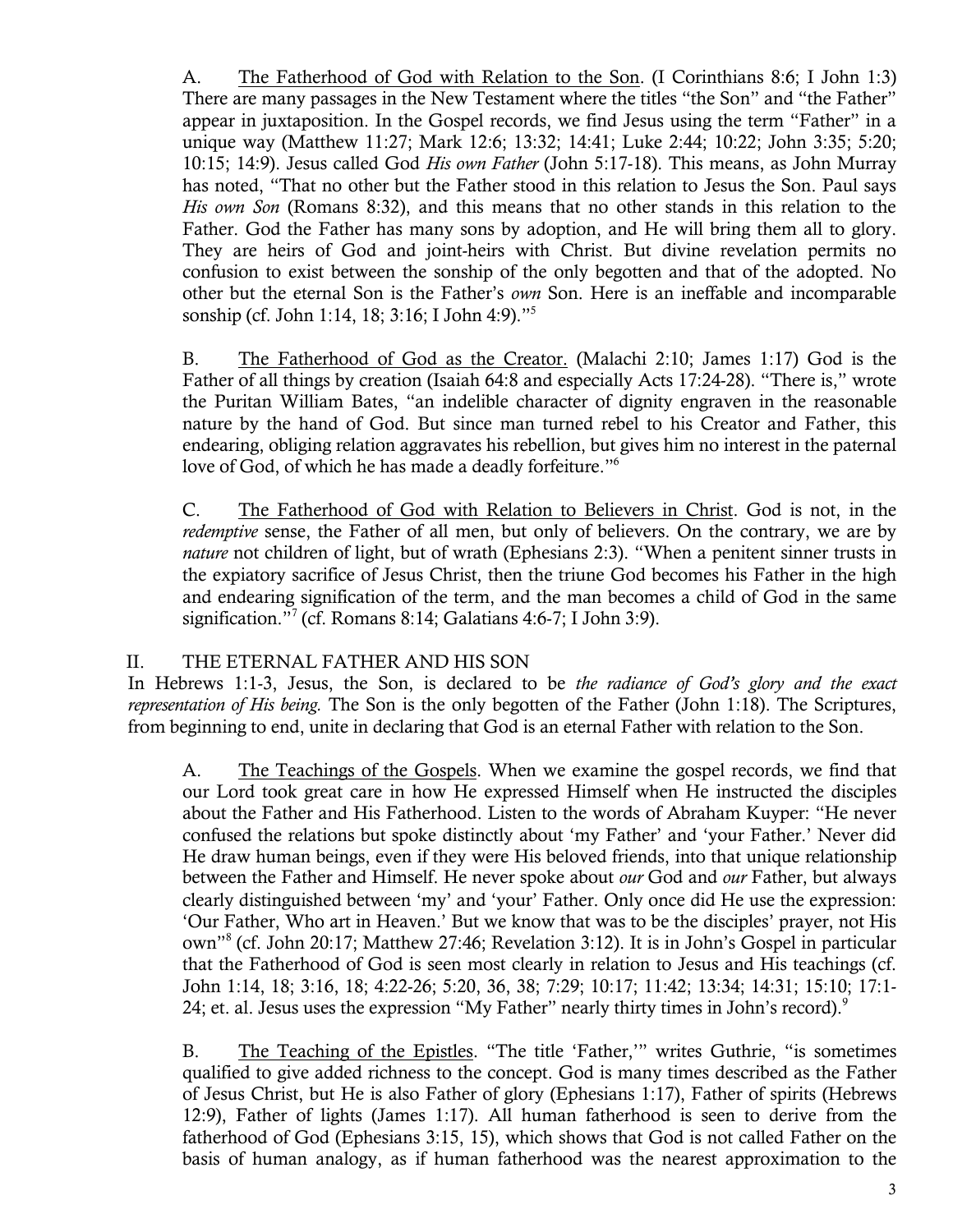relationship between God and man. Fatherhood is seen rather to be inherent in the nature of God."<sup>10</sup> In II Thessalonians 2:16-17, the Apostle Paul underscored the unique relationship that believers have with God through the Son. God is distinctively represented under the title of a father. "*God*," wrote the Puritan Thomas Manton, "is a word of power; *Father* expresseth his goodwill. God standeth in both relations to us, as He did also to Christ: John 20:17, 'I go to my God and your God, my Father and your Father.' Both joined together signify His power and readiness to do good. He that is our Father is true God also, and He that is true God is also our Father; and therefore we may depend on Him. That which we are to open is the term Father, which speaketh both comfort and duty to us." $11$ 

#### III. THE ETERNAL FATHER AND WORSHIP

In the well-known exchange between Jesus and the woman at the well (John 4:4-26), our Lord gives us a direct and concise understanding of true worship (and thus true worshipers as contrasted with false worship and false worshipers).

A. Definition of True Worship. Note how this is connected with a right view of God, which is directly linked with a correct understanding of God (v. 22). True worship is directed to the Father and is done in *spirit and truth*. What does this mean? I believe D.A. Carson has accurately interpreted this. "This God who is spirit can be worshiped only *in spirit and truth*. Both in verse 23 and verse 24, the one preposition 'in' governs both nouns (a point obscured by the NIV of verse 24). There are not two separable characteristics of the worship that must be offered: it must be 'in spirit and truth,' i.e., essentially God-centered, made possible by the gift of the Holy Spirit, and in personal knowledge of and conformity to God's Word – made flesh, the one who is God's 'truth,' the faithful exposition and fulfillment of God and His saving purposes."<sup>12</sup> It needs to be said that Jesus says nothing here (or elsewhere) about the *style* of worship being celebrative, informal and spontaneous.

CONCLUSION: "I have often found," says good old John Bunyan, "that when I can say but this word, *Father*, it doth me more good that if I called Him by any other Scripture name. It is worth your noting that to call God by this title was rare among the saints in the Old Testament times. Seldom do you find Him called by this name – no, sometimes not in three or four books; but now, in New Testament times, he is called by no name so often as this, both by the Lord Jesus Himself, and by the apostles afterwards. Indeed, the Lord Jesus was He that first made the name common among the saints, and that taught them, both in their discourse, their prayers, and their writings, so much to use it; it being more pleasing to God, and discovering more plainly our interest in God, than any other expression. For by this one name, we are made to understand that all our mercies are the offspring of God, and that we also that are called are His children by adoption."13 Our psychologized culture conditions us to view fatherhood exclusively in terms of our personal experiences with our human fathers – and, of course, if your father was a bad father figure, then you supposedly cannot relate to God as a Father. Worst of all, good Christians have bought into this dreadful notion! May God Himself give us wisdom and understanding that we may grasp the truth of God as our Father, the Father of all compassion and the God of all comfort (II Corinthians 1:3).

#### **ENDNOTES**

 <sup>1</sup> The widely publicized RE-Imagining Conference that was held in Minneapolis in November of 1993 openly avowed that it had "nothing in the name of the Father, and of the Son and of the Holy Spirit." Instead, they declared their god to be Sophia, "our maker, creator god, mother and guide" cf. "How the Feminist Establishment Hurts Women" by Katherine Kersten in *Christianity Today* (June 20, 1994, p. 24). Less extreme, but still a major departure from historical Christianity, is the stance taken by many mainline denominations. The United Church of Christ issued a statement declaring that Christians should "avoid use of masculine-biased language applied to the Trinity as in *Father, Son and Holy Ghost*" as well as